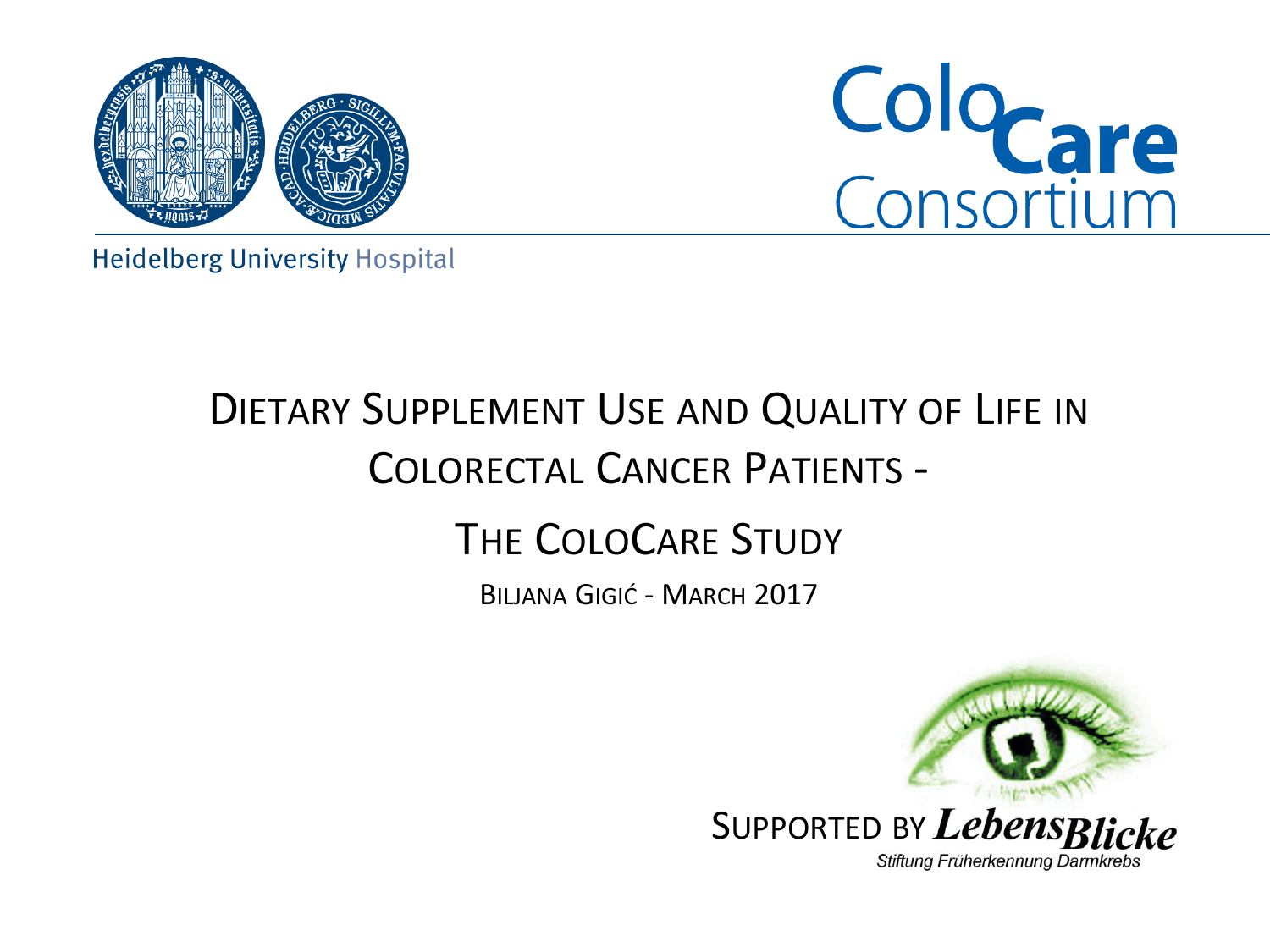## THE COLOCARE STUDY

(CLINICALTRIALS.GOV IDENTIFIER: NCT02328677)

#### International cohort study (PIs: Ulrich & colleagues)

• Heidelberg (Germany), Salt Lake City, Tampa, Seattle, St. Louis, Los Angeles and Memphis (USA)

#### Inclusion criteria

- Women and men from the age of 18
- Newly diagnosed colorectal cancer of all stages (0/I-IV)

#### ColoCare Goals

- Evidence-based guidelines for physicians and patients (Related to diet & dietary supplements, physical activity, NSAIDs, hormones)
- Patient education (How to improve well-being and prognosis)
- Personalized therapies influenced by physician & patient (Individual lifestyle guidelines, prognostic biomarkers)

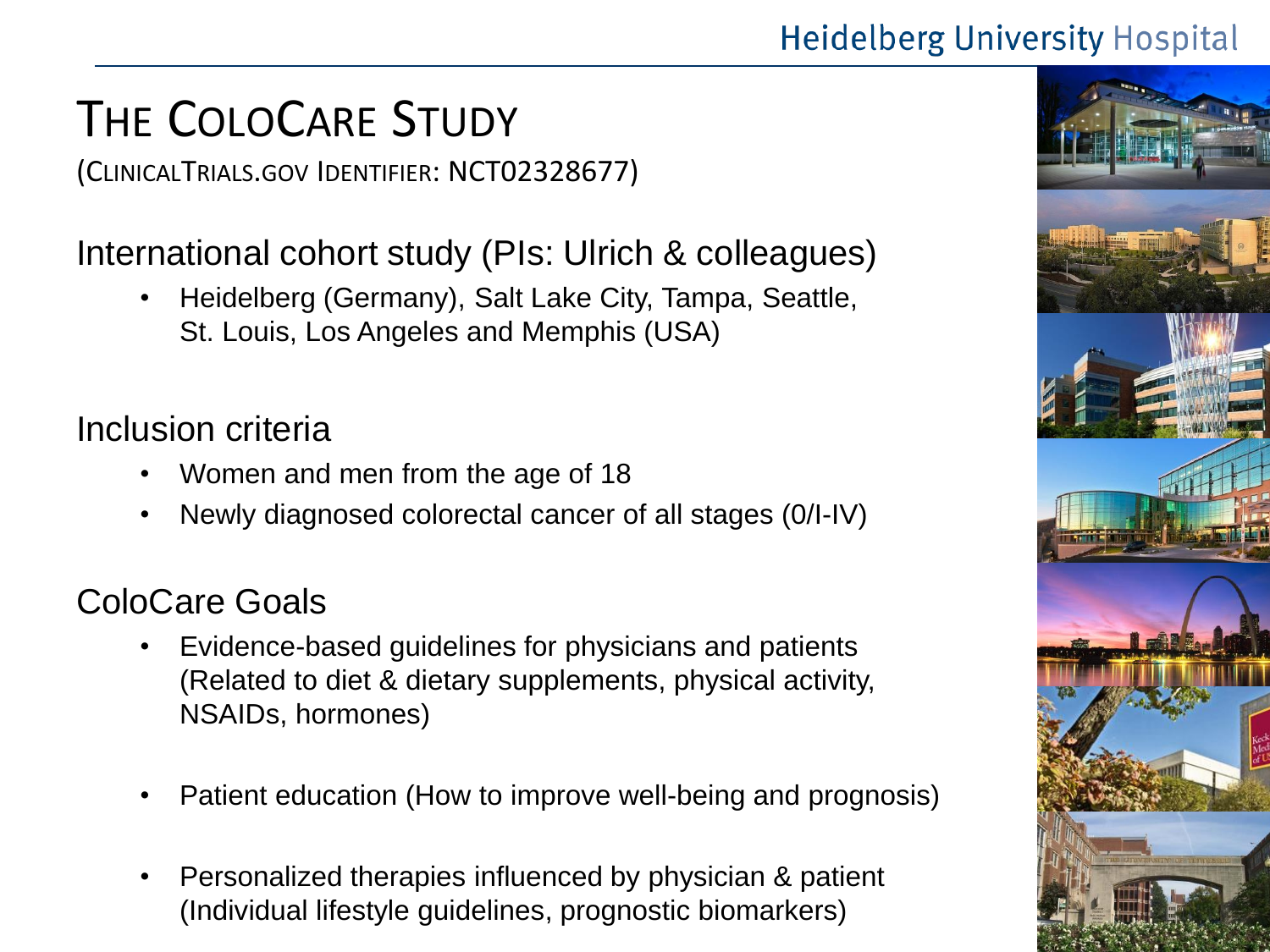

Medizinische Fakultät Heidelberg

## DOCTORAL THESIS

#### Lifestyle factors and their impact on quality of life and disease progression in colorectal cancer patients

Supervisor: Prof. Dr. Cornelia M. Ulrich, Co-supervisor: Prof. Dr. med. Alexis Ulrich

- Prospective longitudinal assessment of quality of life for colorectal cancer patients post-surgery (in preparation)
- Association between dietary patterns and longitudinal quality of life in colorectal cancer patients (submitted to Nutrition and Cancer: An international journal)
- **Dietary supplement use and quality of life in colorectal cancer patients - the ColoCare study** (in preparation, will be finalized at the Huntsman Cancer Institute, Salt Lake City, Utah, USA)

Further investigation within the TRANSCAN project "FOCUS":

• Folate status (folate-related one-carbon metabolism biomarkers and diet/supplements) in patients treated with 5-FU modifies treatment toxicity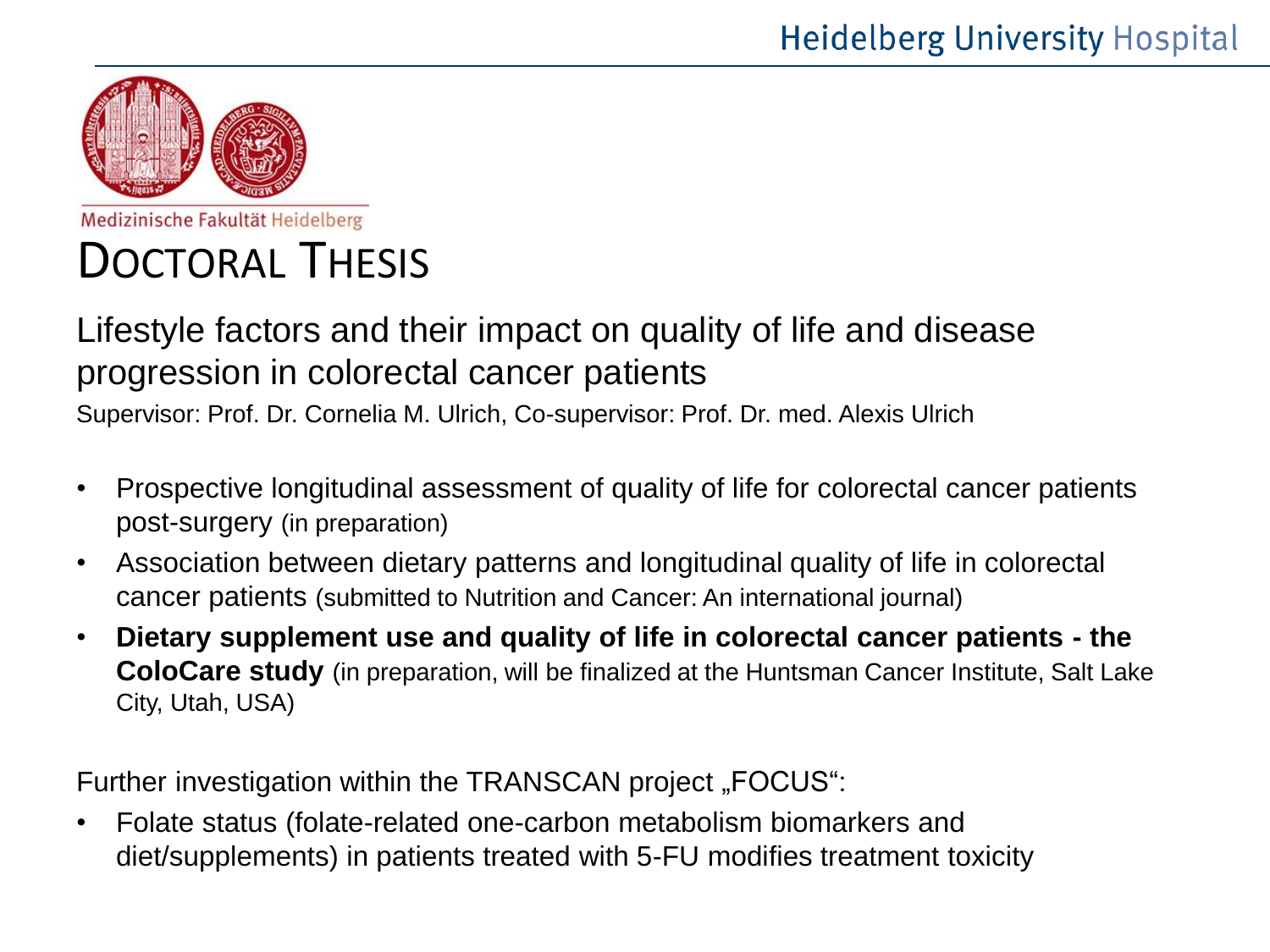## DIETARY SUPPLEMENT USE AND QUALITY OF LIFE IN COLORECTAL CANCER PATIENTS - THE COLOCARE STUDY

#### **Background**

- Decreased mortality rates  $\rightarrow$  strong need to satisfy and support patients' quality of life (QoL).
- Dietary supplement (DS) intake seems to increase  $\rightarrow$  patients' self-initiative to prevent therapy-induced side effects and to improve QoL.
- Recommendations regarding DS use in cancer patients and during treatment are still unclear  $\rightarrow$  strong need of evidence of benefits or harms of DS.

#### Project aims

- Longitudinal DS use changes between time before diagnosis and 12 months after.
- QoL changes between time before surgery and six and twelve month post-surgery.
- Associations between DS use and QoL at each study time point.
- Associations between DS intake and selected QoL changes in CRC patients over time.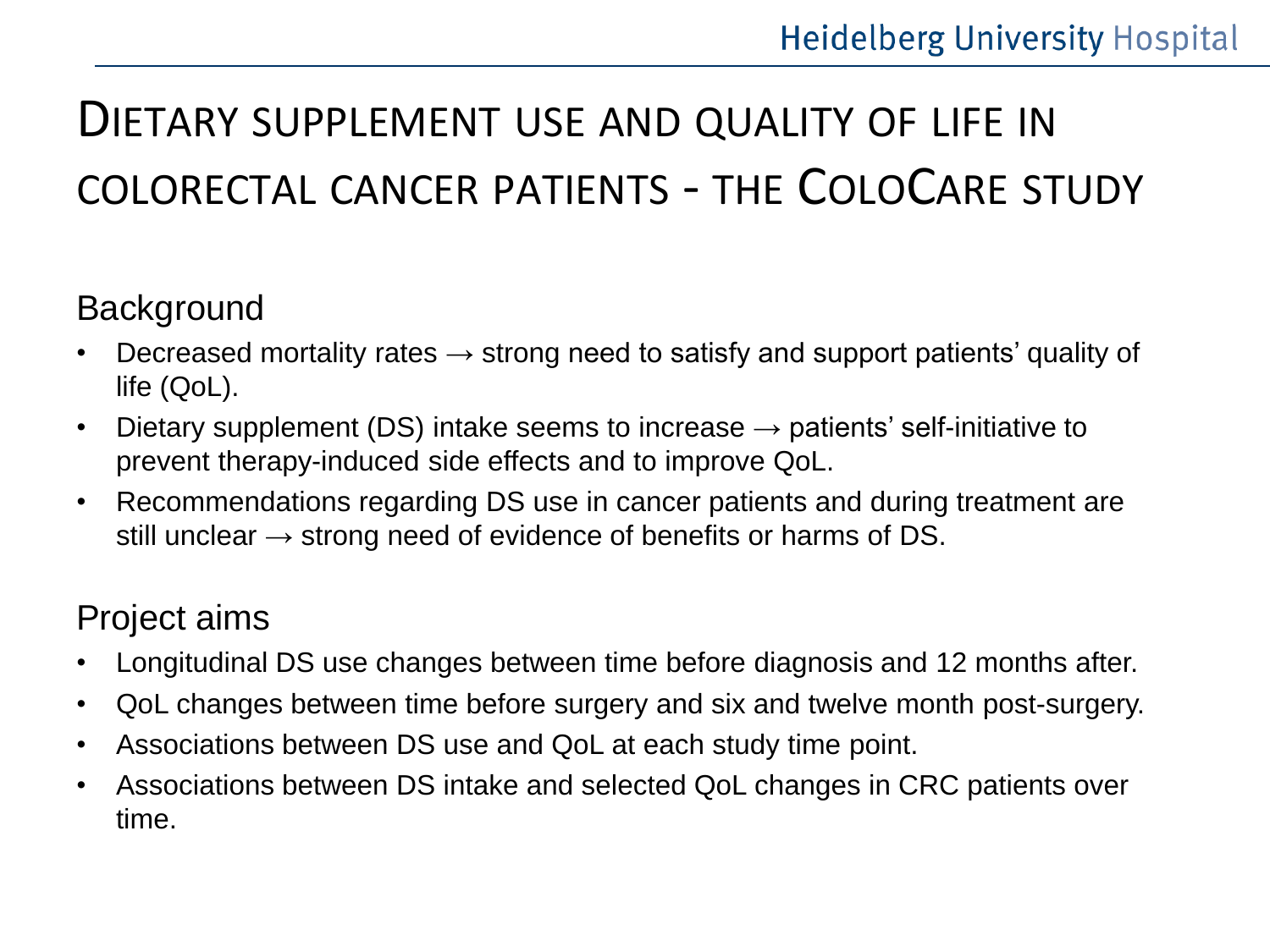

#### Support

• Travel Award (€2,000.00): Travel to the Huntsman Cancer Institute, Salt Lake City, Utah, USA for publication finalization on "Dietary supplement use and quality of life in colorectal cancer patients - the ColoCare study"

#### Benefit

- Support of tertiary prevention in colorectal cancer
- International publication of results on "Dietary supplement use and quality of life in colorectal cancer patients - the ColoCare study"
- Support to generate new hypotheses on associations between lifestyle factors and quality of life
- Preliminary data for further investigations within larger cohorts (e.g. FOCUS consortium)